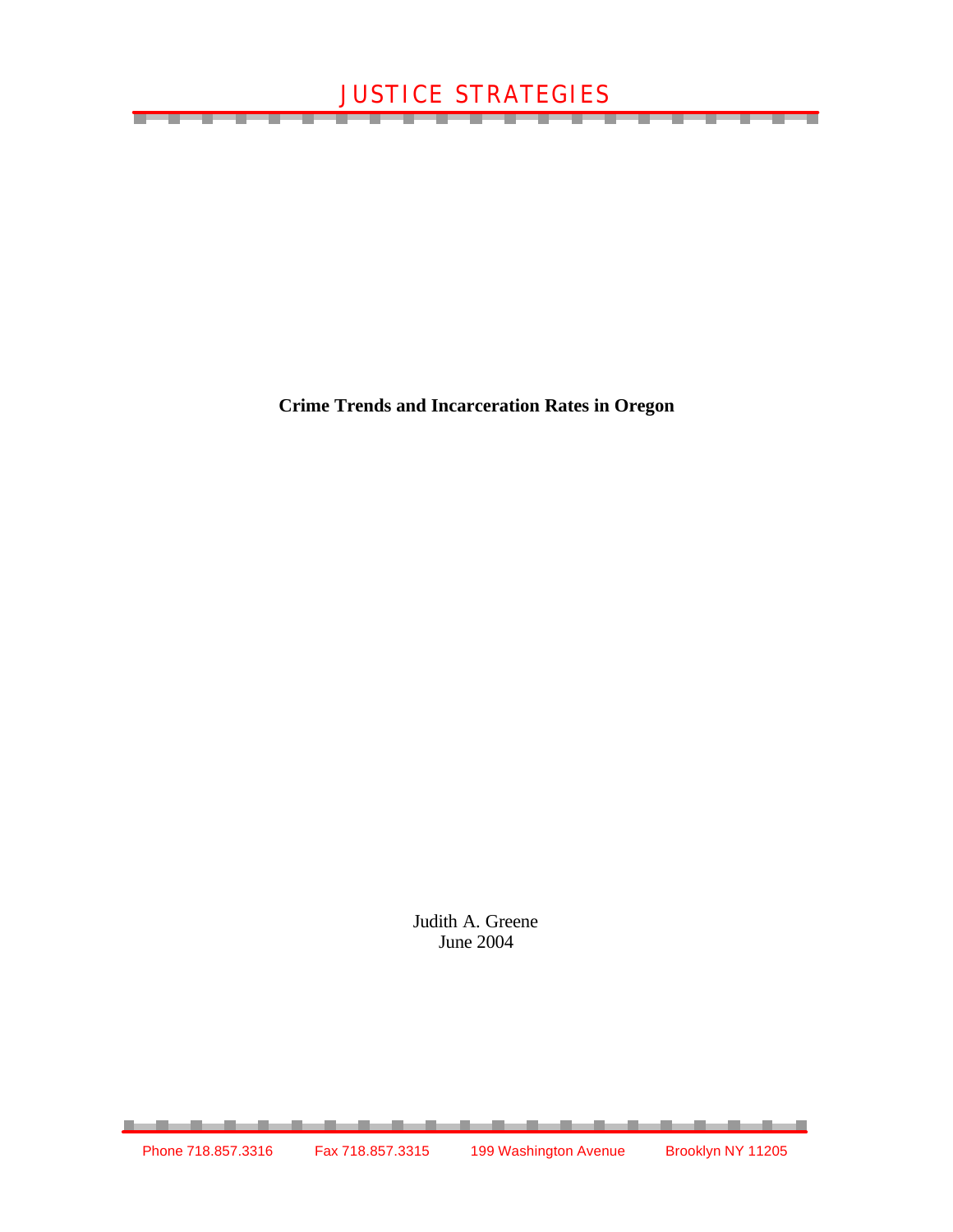1994 was a seismic year for the US criminal justice system. Congressional enactment of the Violent Crime Control and Law Enforcement Act spurred many states to stiffen penalties for people convicted of crime. That same year Oregon voters passed Ballot Measure 11, creating sharply increased sentences for nearly two dozen violent offenses. Many of its supporters argue that Measure 11 has made a substantial contribution to the decrease in Oregon's violent crime rate since 1995, serving as a costeffective crime control strategy. Yet a comparison of crime patterns and incarceration rates in Oregon with patterns in other key states shows that remarkable reductions in crime rates have occurred elsewhere without recourse to a huge and costly expansion of prison capacity. Moreover, recent research on deterrence and incapacitation does not provide support for the notion that longer sentences reduce crime rates.

## **Comparing crime trends**

Oregon is not alone in experiencing a drop in crime rates in recent years. To put the crime trends in Oregon in a larger context, I have prepared a chart that compares crime patterns in Oregon with those in two neighboring states, California and Washington, as well as in New York – a state which has experienced a dramatic 58 percent decrease in its rate of violent crime since 1990:



SOURCE: FBI Uniform Crime Reports

As illustrated above, since the 1960s overall crime rate trends in Oregon have been fairly similar to those in the comparison states, though recently index crime rates have fallen less sharply in Oregon and Washington than in California and New York: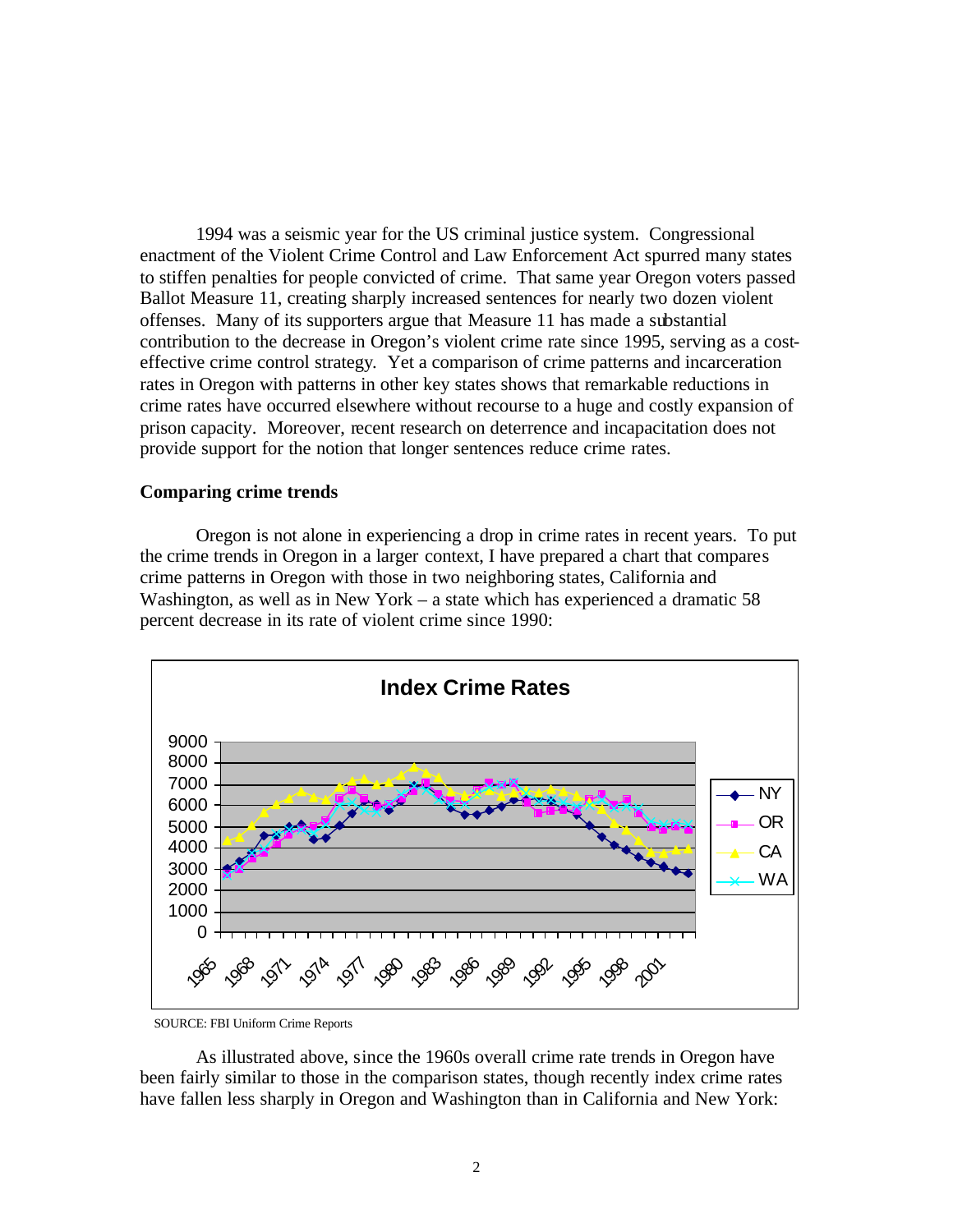

Property crime rates in Oregon and Washington have remained at relatively high levels since the early 1990s, compared to the declining rates in California and New York:

SOURCE: FBI Uniform Crime Reports

Violent crime rates, on the other hand, are higher in California and New York than in Oregon and Washington. But California and New York, two states which experienced epidemics of gun violence between 1985 and 1992, have seen more dramatic reductions in their rates of violent crime since the early 1990s:



SOURCE: FBI Uniform Crime Reports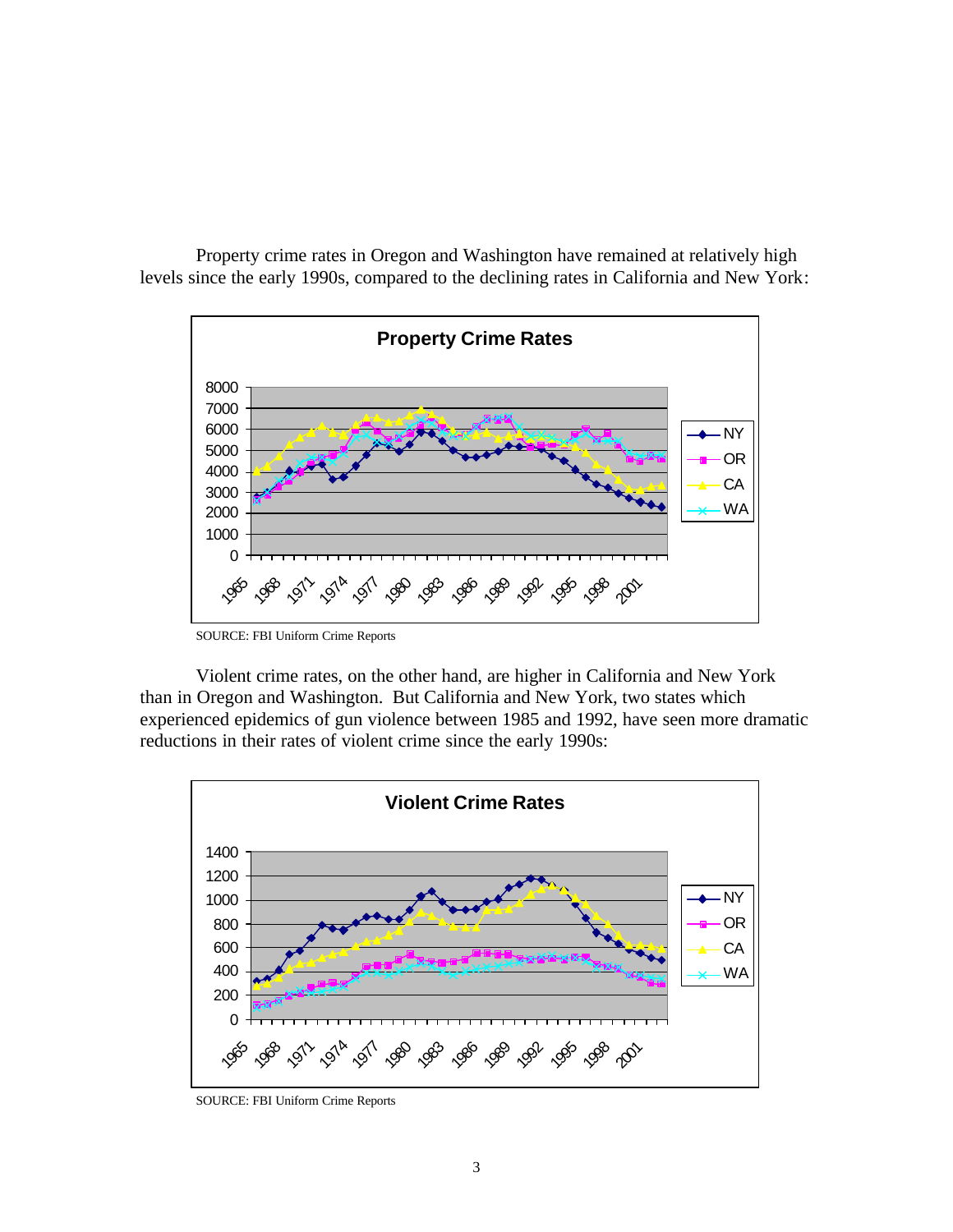## **Comparing crime rates and incarceration rates**

Comparing crime rates with incarceration rates in these four states since 1995, the year that Measure 11 took effect, Oregon stands out as a state with rapid prison population growth. Oregon's incarceration rate jumped by 66.2 percent – from 206 per 100,000 residents in 1995 to 342 per 100,000 residents in 2002. Yet during the same period of time, New York – a state where violent crime fell at a rate virtually equal to Oregon's – enjoyed an incarceration rate *reduction* of 8.4 percent:



SOURCES: FBI Uniform Crime Reports and Bureau of Justice Statistics, Prisoners in 1995-2002 Bulletins

## How could this be?

The spike in Oregon's incarceration rate was primarily driven by Measure 11, which doubled or tripled the minimum sentences for 21 serious crimes over the presumptive sentences that had previously been in effect under the state's sentencing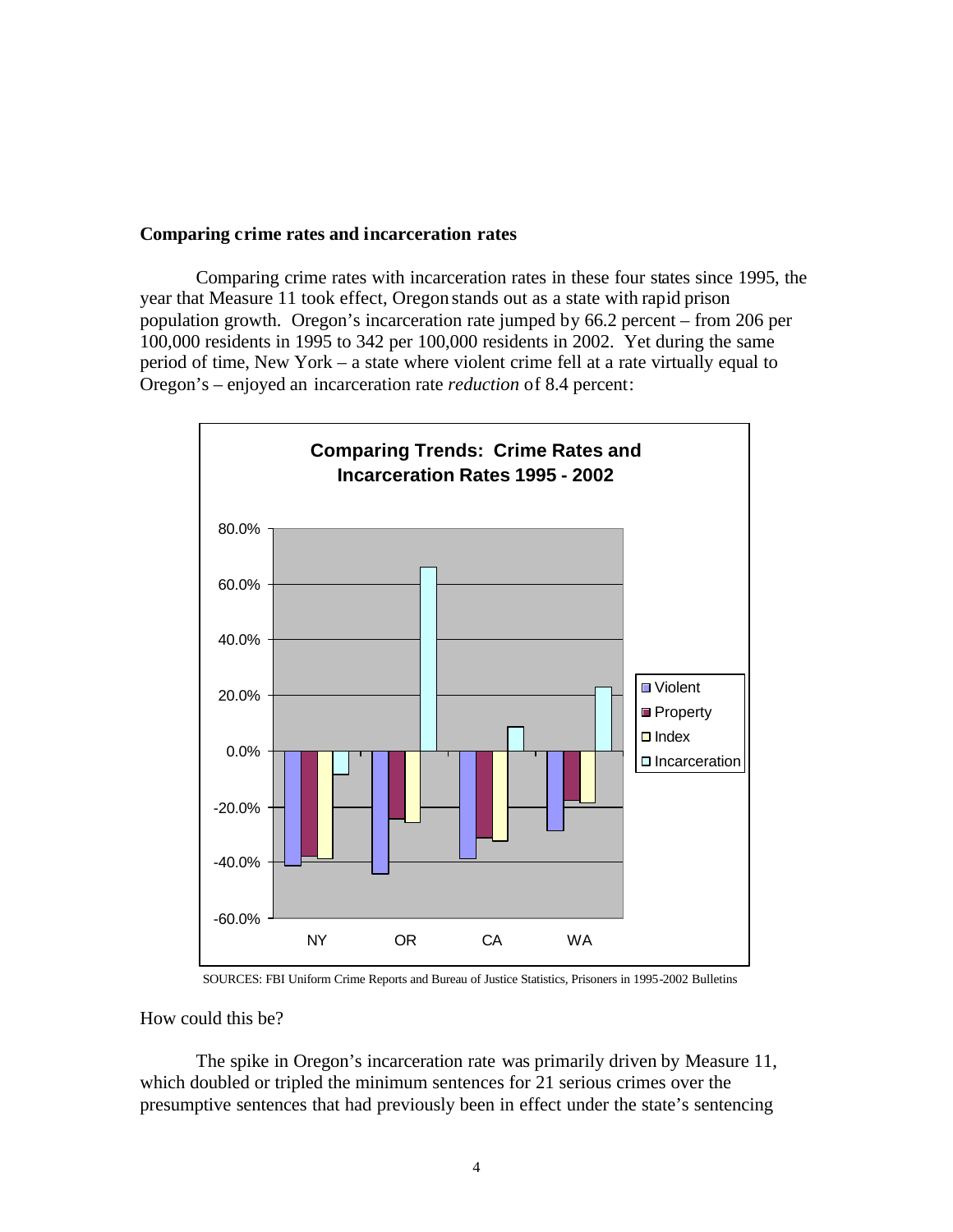guidelines. According to a landmark study by a panel of experts convened by the National Academy of Sciences, empirical evidence does not offer strong support for the notion that increasing criminal penalties deters crime.<sup>1</sup> A new review of recent deterrence research investigated the relationship between sentencing severity and general crime deterrence and, again, found no evidence to support the hypothesis that harsher sentences reduce levels of crime. $2$ 

But what about incapacitation? Since sending people to prison prevents them from committing crime in the community for the duration of their prison sentences, isn't it logical that the imposition of long mandatory minimum sentences as required under Measure 11 would have triggered a reduction in the rate of violent crime? Bear in mind that people convicted of the types of crime affected by Measure 11 were already subject to substantial prison terms under the old sentencing guidelines. An incapacitation effect, if any, wouldn't kick in until after the point when these prisoners would have been released if they had been sentenced under the old system. But Oregon's rate of violent crime began to decline immediately following the onset of Measure 11, too soon to have been triggered by the harsher sentencing requirements.

The logic of "more prison = less crime" fades as you look more closely at this overly simplistic equation. In fact, as is illustrated in the comparison between New York and Oregon, there appears to be *no* direct relationship between incarceration rates and crime rates. During a decade of declining crime rates, states with *larger* increases in use of imprisonment have achieved, on average, *lower* rates of crime reduction than has been the case in states that have relied less on increased use of prison.

This is not to say that sending more people to prison has no effect. But national experts on crime trends agree that incarceration probably accounts for no more than about 25 percent of the decline in violent crimes. They see other factors – demographics, drug abuse patterns, police tactics, employment levels – as having more far-reaching effects on crime rates. $3$ 

While incapacitation strategies have only a modest effect on reducing crime, they have incurred huge financial costs for prison expansion. And while huge cost-savings are sometimes claimed by the proponents of incapacitation strategies, these claims also dissolve under careful scrutiny. In his 1987 monograph on this topic Edwin Zedlewski

l

<sup>&</sup>lt;sup>1</sup> Blumstein, Alfred, Jacqueline Cohen, and Daniel Nagin. "Deterrence and Incapacitation: Estimating the Effects of Criminal Sanctions on Crime Rates."Washington, D.C.: National Academy Press. 1978.

<sup>2</sup> Doob, Anthony N. and Cheryl Marie Webster. "Sentence Severity and Crime: Accepting the Null Hypothesis" in *Crime and Justice*, v. 30, edited by Michael H. Tonry. New York and London: Oxford University Press. 2003.

<sup>3</sup> Blumstein, Alfred, and Joel Wallman (eds.). *The Crime Drop in America*. Cambridge University Press 2000.